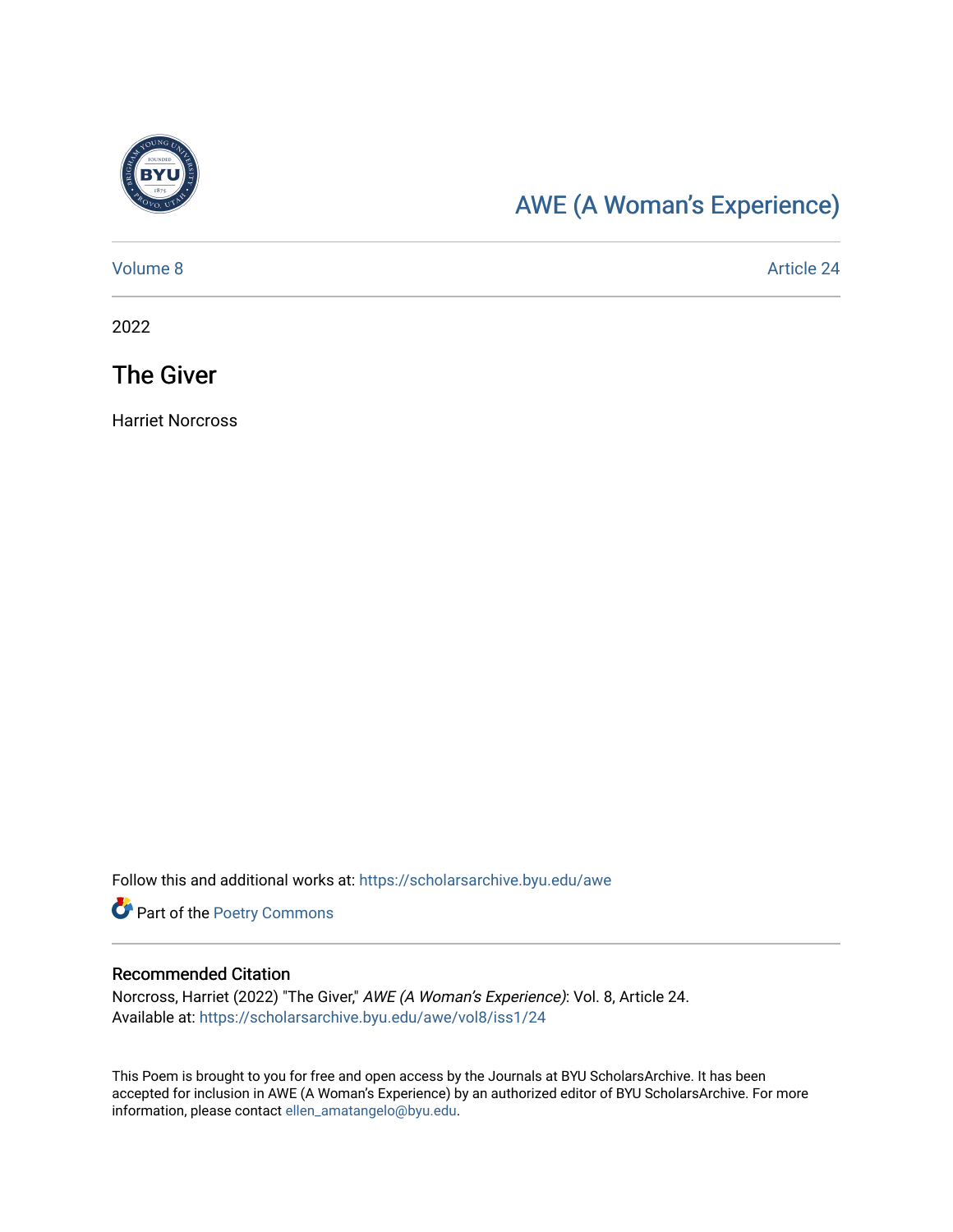### Harriet Norcross

# The Giver

When all you have you give away, You open your hands to find They're empty.

Perhaps it's the way I was raised— The culture of being a woman. Perhaps it's something I caught from the movies— That if you give someone everything, They will give you love.

Well, it isn't like that.

I draw cups of water for everyone from my well. Ladle after ladle, Spooning generously into their bowls, Spilling over In my exuberance. Offering one more mouthful, Again and again. When I reach back in, once more, I scrape the bottom, Come up with mud And find the bottom of the well is dry.